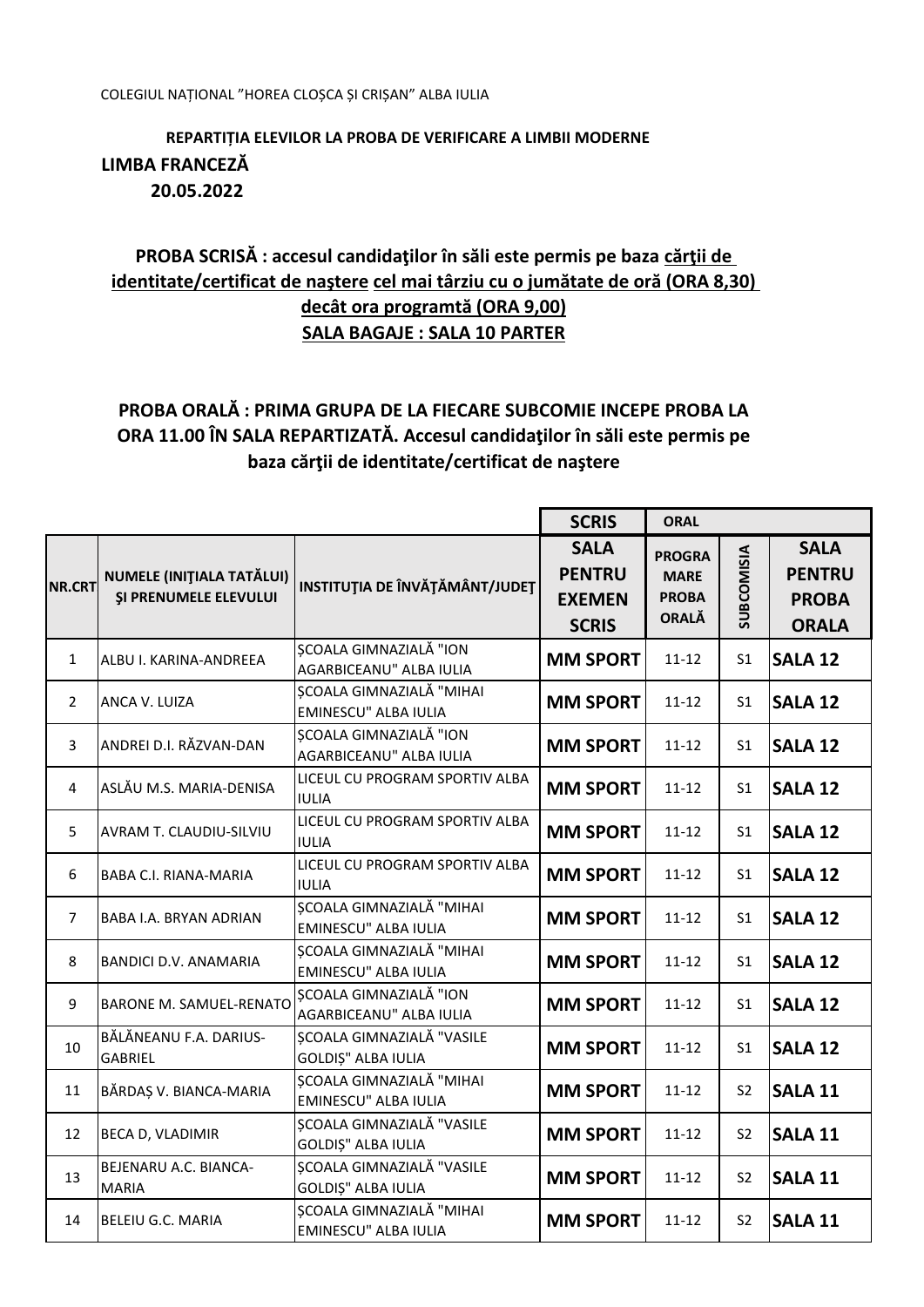| 15 | <b>BENICIAN I. DAN</b>               | ȘCOALA GIMNAZIALĂ "AVRAM<br>IANCU" ALBA IULIA                  | <b>MM SPORT</b> | $11 - 12$ | S <sub>2</sub> | <b>SALA 11</b> |
|----|--------------------------------------|----------------------------------------------------------------|-----------------|-----------|----------------|----------------|
| 16 | BOCĂNICIU M. CLAUDIA                 | LICEUL CU PROGRAM SPORTIV ALBA<br><b>IULIA</b>                 | <b>MM SPORT</b> | $11 - 12$ | S <sub>2</sub> | <b>SALA 11</b> |
| 17 | <b>BOJOR C.D. MARIA</b>              | ȘCOALA GIMNAZIALĂ "MIHAI<br>EMINESCU" ALBA IULIA               | <b>MM SPORT</b> | $11 - 12$ | S <sub>2</sub> | <b>SALA 11</b> |
| 18 | BOMPA M. OANA-MĂDĂLINA               | <b>SCOALA GIMNAZIALĂ "VASILE</b><br><b>GOLDIȘ" ALBA IULIA</b>  | <b>MM SPORT</b> | $11 - 12$ | S <sub>2</sub> | <b>SALA 11</b> |
| 19 | BOTA-COMAN V.A.<br><b>ANAMARIA</b>   | SCOALA GIMNAZIALĂ "MIHAI<br>EMINESCU" ALBA IULIA               | <b>MM SPORT</b> | $11 - 12$ | S <sub>2</sub> | <b>SALA 11</b> |
| 20 | <b>BUCEA V. DARIUS-NICOLAE</b>       | SCOALA GIMNAZIALĂ "ION<br>AGARBICEANU" ALBA IULIA              | <b>MM SPORT</b> | $11 - 12$ | S <sub>2</sub> | <b>SALA 11</b> |
| 21 | <b>BUFNEA C. IUSTIN</b>              | <b>SCOALA GIMNAZIALĂ "MIHAI</b><br>EMINESCU" ALBA IULIA        | <b>MM SPORT</b> | $11 - 12$ | S <sub>3</sub> | <b>SALA 10</b> |
| 22 | <b>BURJA F. ELENA</b>                | <b>SCOALA GIMNAZIALĂ "ION</b><br>AGARBICEANU" ALBA IULIA       | <b>MM SPORT</b> | $11 - 12$ | S <sub>3</sub> | <b>SALA 10</b> |
| 23 | CÂMPEAN C.V.TIMEA-MARIA              | SCOALA GIMNAZIALĂ "ION<br>AGARBICEANU" ALBA IULIA              | <b>MM SPORT</b> | $11 - 12$ | S <sub>3</sub> | <b>SALA 10</b> |
| 24 | CERNAT A.I. ANDRA-ELENA              | SCOALA GIMNAZIALĂ "DAVID<br>PRODAN" SĂLIȘTEA                   | <b>MM SPORT</b> | $11 - 12$ | S <sub>3</sub> | <b>SALA 10</b> |
| 25 | CHEȘA V. DARIUS-IOAN                 | <b>SCOALA GIMNAZIALĂ "MIHAI</b><br>EMINESCU" ALBA IULIA        | <b>MM SPORT</b> | $11 - 12$ | S <sub>3</sub> | <b>SALA 10</b> |
| 26 | CHIRILĂ J.C. ANTONIA-<br>LĂCRĂMIOARA | <b>SCOALA GIMNAZIALĂ "MIHAI</b><br>EMINESCU" ALBA IULIA        | <b>MM SPORT</b> | $11 - 12$ | S <sub>3</sub> | <b>SALA 10</b> |
| 27 | CIOTLĂUȘ V. JONATHAN                 | SCOALA GIMNAZIALĂ "ION<br>AGARBICEANU" ALBA IULIA              | <b>MM SPORT</b> | $11 - 12$ | S <sub>3</sub> | <b>SALA 10</b> |
| 28 | CIULEA C.M. SARA                     | SCOALA GIMNAZIALĂ "MIHAI<br>EMINESCU" ALBA IULIA               | <b>MM SPORT</b> | $11 - 12$ | S <sub>3</sub> | <b>SALA 10</b> |
| 29 | CÎRA C. RAUL-CONSTANTIN              | SCOALA GIMNAZIALĂ "ION<br>AGARBICEANU" ALBA IULIA              | <b>MM SPORT</b> | $11 - 12$ | S <sub>3</sub> | <b>SALA 10</b> |
| 30 | <b>COLIN S. ARINA</b>                | <b>SCOALA GIMNAZIALĂ "MIHAI</b><br>EMINESCU" ALBA IULIA        | <b>MM SPORT</b> | $11 - 12$ | S <sub>3</sub> | <b>SALA 10</b> |
| 31 | COMAN V.C. CARLA-MARIA               | ȘCOALA GIMNAZIALĂ "MIHAI<br>EMINESCU" ALBA IULIA               | <b>MM SPORT</b> | $12 - 13$ | S <sub>1</sub> | <b>SALA 12</b> |
| 32 | CORLEA V.I. RADU-VISTIAN             | SCOALA GIMNAZIALĂ "ION<br>AGARBICEANU" ALBA IULIA              | <b>MM SPORT</b> | $12 - 13$ | S <sub>1</sub> | <b>SALA 12</b> |
| 33 | CRISAN C.V. COSMIN-<br>ALEXANDRU     | SCOALA GIMNAZIALĂ "MIHAI<br>EMINESCU" ALBA IULIA               | <b>MM SPORT</b> | $12 - 13$ | S1             | <b>SALA 12</b> |
| 34 | CRISTEA C.D. MIRUNA                  | <b>SCOALA GIMNAZIALĂ "VASILE</b><br>GOLDIȘ" ALBA IULIA         | <b>MM SPORT</b> | $12 - 13$ | S1             | <b>SALA 12</b> |
| 35 | CRISTEA D. ILINCA-SOFIA              | <b>SCOALA GIMNAZIALĂ "MIHAI</b><br>EMINESCU" ALBA IULIA        | <b>MM SPORT</b> | $12 - 13$ | S1             | <b>SALA 12</b> |
| 36 | <b>CRISTEA I. EMANUEL</b>            | ȘCOALA GIMNAZIALĂ "MIHAI<br>EMINESCU" ALBA IULIA               | <b>MM SPORT</b> | $12 - 13$ | S <sub>1</sub> | <b>SALA 12</b> |
| 37 | CRIȘAN O.M. MARA                     | SCOALA GIMNAZIALĂ "AVRAM<br>IANCU" ALBA IULIA                  | <b>MM SPORT</b> | $12 - 13$ | S1             | <b>SALA 12</b> |
| 38 | DAVID S.D. RĂZVAN                    | ȘCOALA GIMNAZIALĂ "MIHAI<br>EMINESCU" ALBA IULIA               | <b>MM SPORT</b> | $12 - 13$ | S1             | <b>SALA 12</b> |
| 39 | DICU E.D. MARIA-LORENA               | <b>SCOALA GIMNAZIALĂ "ION</b><br>AGARBICEANU" ALBA IULIA       | <b>MM SPORT</b> | $12 - 13$ | S <sub>1</sub> | <b>SALA 12</b> |
| 40 | DINIȘ F.V. DARIUS-IOAN               | <b>SCOALA GIMNAZIALĂ "MIHAI</b><br><b>EMINESCU" ALBA IULIA</b> | <b>MM SPORT</b> | $12 - 13$ | S1             | <b>SALA 12</b> |
| 41 | DIOANE L. MIHAI                      | COLEGIUL TEHNIC "APULUM" ALBA<br><b>IULIA</b>                  | <b>MM SPORT</b> | $12 - 13$ | S <sub>2</sub> | <b>SALA 11</b> |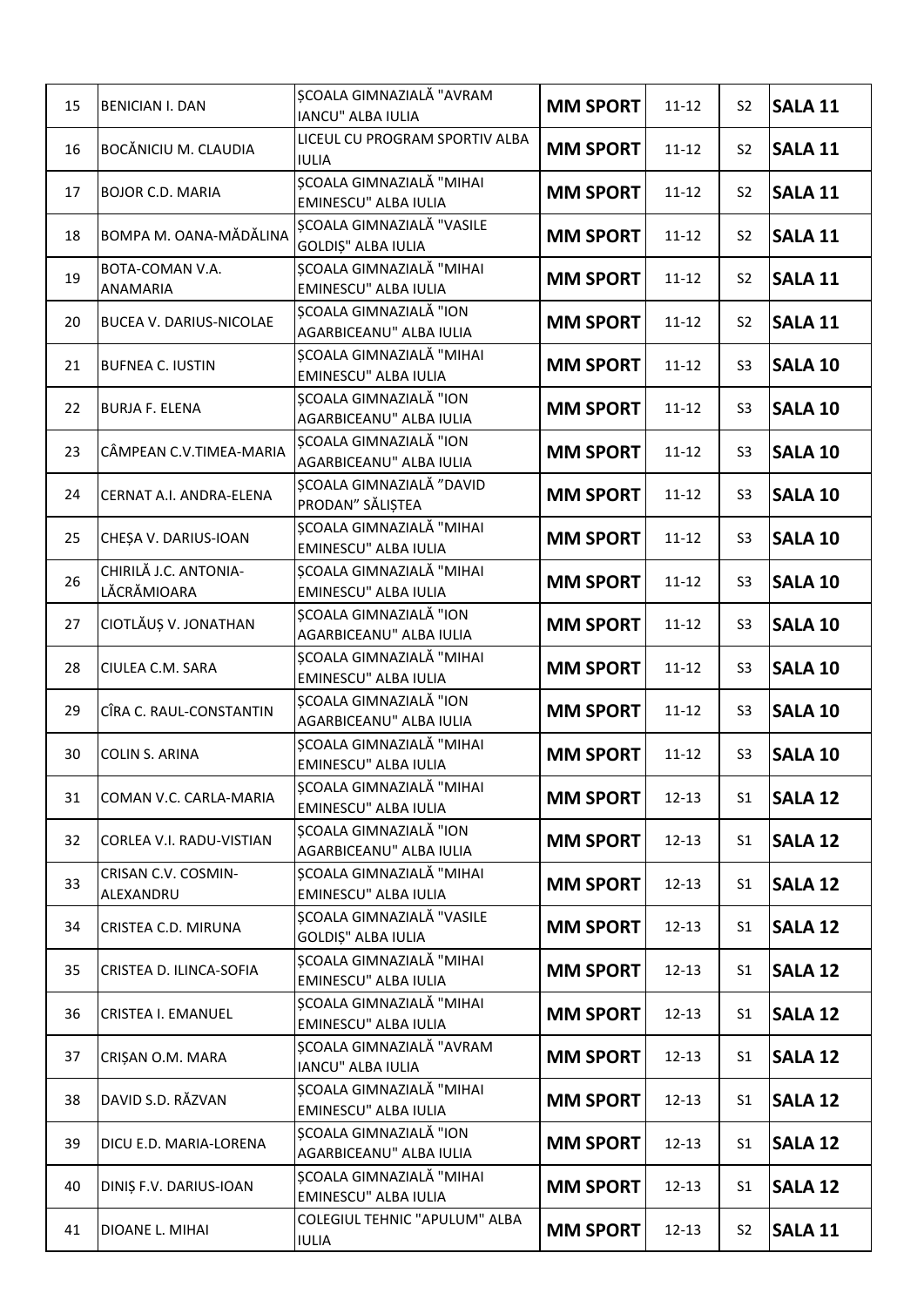| 42 | DOBRA I. BOGDAN-IOAN                          | ȘCOALA GIMNAZIALĂ "MIHAI<br><b>EMINESCU" ALBA IULIA</b>        | <b>MM SPORT</b> | $12 - 13$ | S <sub>2</sub> | <b>SALA 11</b> |
|----|-----------------------------------------------|----------------------------------------------------------------|-----------------|-----------|----------------|----------------|
| 43 | DONCEA I.I. MARIA-LARISA                      | SCOALA GIMNAZIALĂ "IULIU MANIU"<br>VINTU DE JOS                | <b>MM SPORT</b> | $12 - 13$ | S <sub>2</sub> | <b>SALA 11</b> |
| 44 | DRĂGAN F.A. DARIA-IOANA                       | SCOALA GIMNAZIALĂ "ION<br>AGARBICEANU" ALBA IULIA              | <b>MM SPORT</b> | $12 - 13$ | S <sub>2</sub> | <b>SALA 11</b> |
| 45 | DRĂGAN V. ANTHONY                             | COLEGIUL TEHNIC "APULUM" ALBA<br><b>IULIA</b>                  | <b>MM SPORT</b> | $12 - 13$ | S <sub>2</sub> | <b>SALA 11</b> |
| 46 | DRĂGUESCU F.I. MARIUS-<br><b>MIHAIL</b>       | SEMINARUL TEOLOGIC ORTODOX SF.<br>SIMION ȘTEFAN" ALBA IULIA    | <b>MM SPORT</b> | $12 - 13$ | S <sub>2</sub> | <b>SALA 11</b> |
| 47 | DUMITRU A. TEODOR                             | <b>SCOALA GIMNAZIALĂ "ION</b><br>AGARBICEANU" ALBA IULIA       | <b>MM SPORT</b> | $12 - 13$ | S <sub>2</sub> | <b>SALA 11</b> |
| 48 | <b>FAKNER V.R. KARLA</b>                      | LICEUL CU PROGRAM SPORTIV ALBA<br><b>IULIA</b>                 | <b>MM SPORT</b> | $12 - 13$ | S <sub>2</sub> | <b>SALA 11</b> |
| 49 | FĂGĂRAȘ F.S. IOANA                            | <b>SCOALA GIMNAZIALĂ "MIHAI</b><br>EMINESCU" ALBA IULIA        | <b>MM SPORT</b> | $12 - 13$ | S <sub>2</sub> | <b>SALA 11</b> |
| 50 | FĂT G. ALIA                                   | SCOALA GIMNAZIALĂ "MIHAI<br><b>EMINESCU" ALBA IULIA</b>        | <b>MM SPORT</b> | $12 - 13$ | S <sub>2</sub> | <b>SALA 11</b> |
| 51 | FECHETE C.N. ANDREEA-<br><b>IOANA</b>         | SCOALA GIMNAZIALĂ "AVRAM<br><b>IANCU" ALBA IULIA</b>           | 29              | $12 - 13$ | S <sub>3</sub> | <b>SALA 10</b> |
| 52 | FLOREA O.A. GEORGIANA-<br><b>FLAVIA</b>       | SCOALA GIMNAZIALĂ "MIHAI<br>EMINESCU" ALBA IULIA               | 29              | $12 - 13$ | S <sub>3</sub> | <b>SALA 10</b> |
| 53 | FLOREA T. TEODORA-MARIA                       | SCOALA GIMNAZIALĂ "VASILE<br>GOLDIȘ" ALBA IULIA                | 29              | $12 - 13$ | S <sub>3</sub> | <b>SALA 10</b> |
| 54 | FUGA C.I. CRISTINA-<br>ALEXANDRA              | ȘCOALA GIMNAZIALĂ "VASILE<br>GOLDIȘ" ALBA IULIA                | 29              | $12 - 13$ | S <sub>3</sub> | <b>SALA 10</b> |
| 55 | <b>GATEA G. BIANCA-MARIA</b>                  | <b>SCOALA GIMNAZIALĂ "MIHAI</b><br>EMINESCU" ALBA IULIA        | 29              | $12 - 13$ | S <sub>3</sub> | <b>SALA 10</b> |
| 56 | GHENESCU I. DORIANA-<br><b>ANDREEA</b>        | <b>SCOALA GIMNAZIALĂ "MIHAI</b><br><b>EMINESCU" ALBA IULIA</b> | 29              | $12 - 13$ | S <sub>3</sub> | <b>SALA 10</b> |
| 57 | <b>GLIGOR C.V. AMALIA-</b><br><b>NICOLETA</b> | SCOALA GIMNAZIALĂ "VASILE<br><b>GOLDIȘ" ALBA IULIA</b>         | 29              | $12 - 13$ | S <sub>3</sub> | <b>SALA 10</b> |
| 58 | GLIGOR V. DARIA-ȘTEFANIA                      | ȘCOALA GIMNAZIALĂ "MIHAI<br><b>EMINESCU" ALBA IULIA</b>        | 29              | $12 - 13$ | S <sub>3</sub> | <b>SALA 10</b> |
| 59 | <b>GRUIAN P. ALEXIA BRIANA</b>                | SCOALA GIMNAZIALĂ "MIHAI<br>EMINESCU" ALBA IULIA               | 29              | $12 - 13$ | S <sub>3</sub> | <b>SALA 10</b> |
| 60 | HADA I. ANDRA-BEATRICE                        | SCOALA GIMNAZIALĂ "MIHAI<br><b>EMINESCU" IGHIU</b>             | 29              | $12 - 13$ | S <sub>3</sub> | <b>SALA 10</b> |
| 61 | HADA I. VLAD-ADRIAN                           | SCOALA GIMNAZIALĂ "MIHAI<br>EMINESCU" IGHIU                    | 29              | 13-14     | S <sub>1</sub> | <b>SALA 12</b> |
| 62 | HATEGAN N.P. RĂZVAN-IANIS                     | SCOALA GIMNAZIALĂ "MIHAI<br>EMINESCU" ALBA IULIA               | 29              | 13-14     | S <sub>1</sub> | <b>SALA 12</b> |
| 63 | HATEGAN S.C. ȘTEFAN-<br><b>SIMION</b>         | SCOALA GIMNAZIALĂ "MIHAI<br><b>EMINESCU" ALBA IULIA</b>        | 29              | 13-14     | S <sub>1</sub> | <b>SALA 12</b> |
| 64 | HÎRBEA I.IRINA-AVRIL                          | LICEUL TEHNOLOGIC "ALEXANDRU<br>DOMȘA" ALBA IULIA              | 29              | 13-14     | S1             | <b>SALA 12</b> |
| 65 | HOLA A. LUISA-REBECA                          | LICEUL TEHNOLOGIC "ALEXANDRU<br>DOMȘA" ALBA IULIA              | 29              | 13-14     | S <sub>1</sub> | <b>SALA 12</b> |
| 66 | IANCĂU M P. IOANA                             | SCOALA GIMNAZIALĂ "ION<br>AGARBICEANU" ALBA IULIA              | 29              | 13-14     | S <sub>1</sub> | <b>SALA 12</b> |
| 67 | <b>IEPURE S. TEODORA</b>                      | SCOALA GIMNAZIALĂ "AVRAM<br>IANCU" ALBA IULIA                  | 29              | 13-14     | S <sub>1</sub> | SALA 12        |
| 68 | IGNA I. SOPHIA-ELENA                          | <b>SCOALA GIMNAZIALĂ "MIHAI</b><br>EMINESCU" ALBA IULIA        | 29              | 13-14     | S <sub>1</sub> | <b>SALA 12</b> |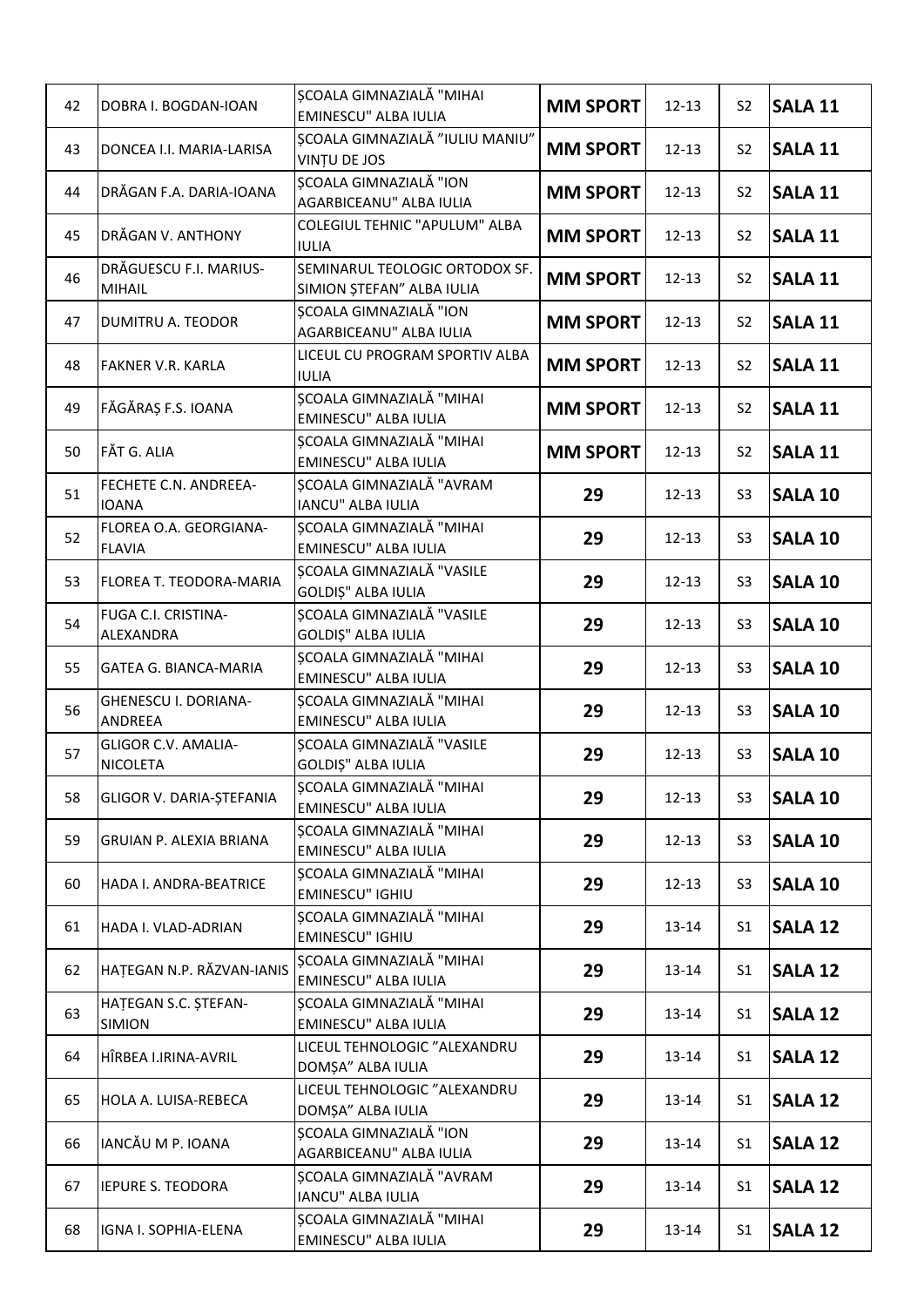| 69 | ILEA C. BIANCA-RALUCA                     | <b>SCOALA GIMNAZIALĂ "MIHAI</b><br>EMINESCU" ALBA IULIA       | 29 | 13-14     | S <sub>1</sub> | <b>SALA 12</b> |
|----|-------------------------------------------|---------------------------------------------------------------|----|-----------|----------------|----------------|
| 70 | ILIE M. ADONIS-MARIAN                     | ȘCOALA GIMNAZIALĂ "VASILE<br>GOLDIȘ" ALBA IULIA               | 29 | 13-14     | S <sub>1</sub> | <b>SALA 12</b> |
| 71 | IONELE A.N. DENISA-MARIA                  | SCOALA GIMNAZIALĂ "MIHAI<br><b>EMINESCU" ALBA IULIA</b>       | 29 | 13-14     | S <sub>2</sub> | <b>SALA 11</b> |
| 72 | IONELE M. IANIS-MIHAI                     | SCOALA GIMNAZIALĂ "MIHAI<br>EMINESCU" ALBA IULIA              | 29 | 13-14     | S <sub>2</sub> | <b>SALA 11</b> |
| 73 | ISPAS C.V. ANA-CRISTIANA-<br><b>MARIA</b> | SCOALA GIMNAZIALĂ "MIHAI<br><b>EMINESCU" ALBA IULIA</b>       | 29 | 13-14     | S <sub>2</sub> | <b>SALA 11</b> |
| 74 | IVAȘCU C. BIANCA-MARIA                    | SCOALA GIMNAZIALĂ "AVRAM<br>IANCU" ALBA IULIA                 | 29 | $13 - 14$ | S <sub>2</sub> | <b>SALA 11</b> |
| 75 | IVAȘCU C.O. ALEXANDRA-<br><b>MEDINA</b>   | SCOALA GIMNAZIALĂ "MIHAI<br>EMINESCU" ALBA IULIA              | 29 | 13-14     | S <sub>2</sub> | <b>SALA 11</b> |
| 76 | JURJ A. ALEXANDRA-MARIA                   | SCOALA GIMNAZIALĂ "MIHAI<br>EMINESCU" ALBA IULIA              | 29 | 13-14     | S <sub>2</sub> | <b>SALA 11</b> |
| 77 | JURJIU R.A. ANDREEA-ALINA                 | <b>SCOALA GIMNAZIALĂ "VASILE</b><br><b>GOLDIȘ" ALBA IULIA</b> | 29 | 13-14     | S <sub>2</sub> | <b>SALA 11</b> |
| 78 | LASZLO-MUNTEANU I. MARC                   | SCOALA GIMNAZIALĂ "ION<br>AGARBICEANU" ALBA IULIA             | 29 | 13-14     | S <sub>2</sub> | <b>SALA 11</b> |
| 79 | LAZĂR H. HORAȚIU                          | <b>SCOALA GIMNAZIALĂ "ION</b><br>AGARBICEANU" ALBA IULIA      | 29 | 13-14     | S <sub>2</sub> | <b>SALA 11</b> |
| 80 | LAZĂR S. DAVID                            | SCOALA GIMNAZIALĂ "AVRAM<br><b>IANCU" ALBA IULIA</b>          | 30 | $13 - 14$ | S <sub>2</sub> | <b>SALA 11</b> |
| 81 | LĂUTARU M. IONUȚ-BOGDAN                   | SCOALA GIMNAZIALĂ "MIHAI<br>EMINESCU" ALBA IULIA              | 30 | 13-14     | S <sub>3</sub> | <b>SALA 10</b> |
| 82 | LEAS L.M. TIMEEA                          | SCOALA GIMNAZIALĂ "ION<br>AGARBICEANU" ALBA IULIA             | 30 | 13-14     | S <sub>3</sub> | <b>SALA 10</b> |
| 83 | LOPĂZAN I.E. ANDREEA-<br><b>DENISA</b>    | LICEUL CU PROGRAM SPORTIV ALBA<br><b>IULIA</b>                | 30 | 13-14     | S <sub>3</sub> | <b>SALA 10</b> |
| 84 | LUPU M. ILINCA-IOANA                      | ȘCOALA GIMNAZIALĂ "MIHAI<br>EMINESCU" ALBA IULIA              | 30 | 13-14     | S <sub>3</sub> | <b>SALA 10</b> |
| 85 | MACARIE V.MAIA-ELISABETA                  | SCOALA GIMNAZIALĂ "MIHAI<br><b>EMINESCU" IGHIU</b>            | 30 | $13 - 14$ | S <sub>3</sub> | <b>SALA 10</b> |
| 86 | MACAVEI G. ANDRA                          | SCOALA GIMNAZIALĂ "VASILE<br>GOLDIȘ" ALBA IULIA               | 30 | 13-14     | S <sub>3</sub> | <b>SALA 10</b> |
| 87 | MARCU O.C. SARA-ILINCA                    | SCOALA GIMNAZIALĂ "MIHAI<br>EMINESCU" ALBA IULIA              | 30 | 13-14     | S <sub>3</sub> | <b>SALA 10</b> |
| 88 | MARINCAȘ V.C. MARISA-<br><b>ELENA</b>     | SEMINARUL TEOLOGIC ORTODOX SF.<br>SIMION ȘTEFAN" ALBA IULIA   | 30 | 13-14     | S <sub>3</sub> | <b>SALA 10</b> |
| 89 | MARIȘ M.C. MARIA                          | SCOALA GIMNAZIALĂ "IOAN DE<br>HUNEDOARA" SÂNTIMBRU            | 30 | 13-14     | S <sub>3</sub> | <b>SALA 10</b> |
| 90 | MERMEZAN M.D.<br>ALEXANDRA-DANIELA        | SCOALA GIMNAZIALĂ "MIHAI<br>EMINESCU" ALBA IULIA              | 30 | 13-14     | S <sub>3</sub> | <b>SALA 10</b> |
| 91 | METES C.I. CRISTINA-MARIA                 | SCOALA GIMNAZIALĂ "MIHAI<br><b>EMINESCU" ALBA IULIA</b>       | 30 | 14-15     | S1             | <b>SALA 12</b> |
| 92 | METEȘ F.V. RAREȘ                          | SCOALA GIMNAZIALĂ "ION<br>AGARBICEANU" ALBA IULIA             | 30 | 14-15     | S <sub>1</sub> | <b>SALA 12</b> |
| 93 | METES G. IOAN-CORNEL                      | SCOALA GIMNAZIALĂ "MIHAI<br>EMINESCU" ALBA IULIA              | 30 | 14-15     | S <sub>1</sub> | <b>SALA 12</b> |
| 94 | MIHAI N.A. VIRGIL-ADRIAN                  | SCOALA GIMNAZIALĂ "VASILE<br>GOLDIȘ" ALBA IULIA               | 30 | 14-15     | S1             | <b>SALA 12</b> |
| 95 | MIHĂLCUȚ O. LUCA                          | SCOALA GIMNAZIALĂ "MIHAI<br>EMINESCU" ALBA IULIA              | 30 | 14-15     | S <sub>1</sub> | <b>SALA 12</b> |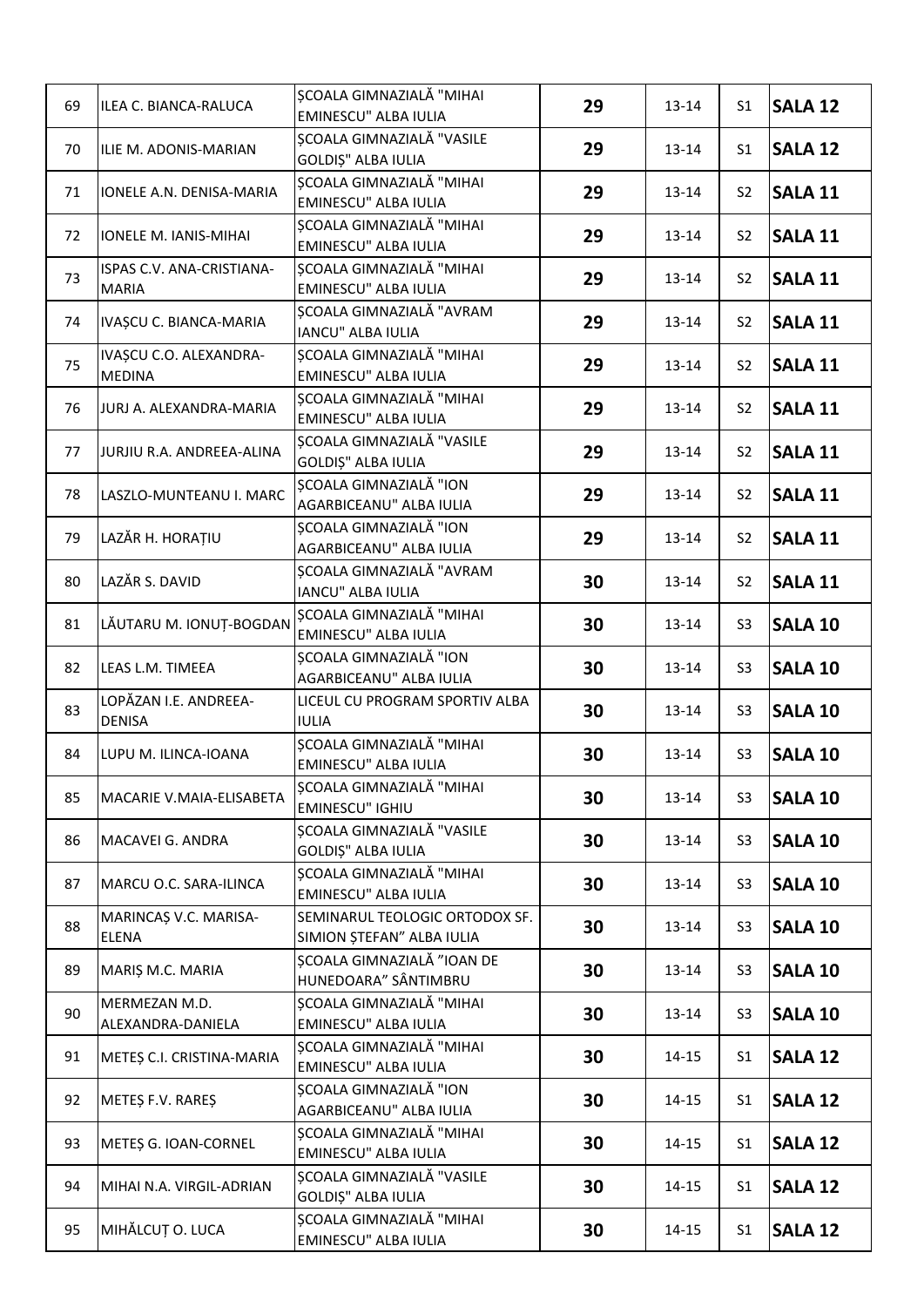| 96  | MIHETIU M.V. ANDRA-MARIA                  | SEMINARUL TEOLOGIC ORTODOX SF.<br>SIMION ȘTEFAN" ALBA IULIA | 30 | 14-15     | S <sub>1</sub> | <b>SALA 12</b> |
|-----|-------------------------------------------|-------------------------------------------------------------|----|-----------|----------------|----------------|
| 97  | MOLDOVAN S.G. STEFANIA-<br><b>DANA</b>    | <b>SCOALA GIMNAZIALĂ "VASILE</b><br>GOLDIȘ" ALBA IULIA      | 30 | 14-15     | S <sub>1</sub> | <b>SALA 12</b> |
| 98  | MONOREAN A.V. BOGDAN                      | SCOALA GIMNAZIALĂ "ION<br>AGARBICEANU" ALBA IULIA           | 30 | 14-15     | S <sub>1</sub> | <b>SALA 12</b> |
| 99  | MORAR D. CODRUȚA-MARIA                    | <b>SCOALA GIMNAZIALĂ "ION</b><br>AGARBICEANU" ALBA IULIA    | 30 | 14-15     | S <sub>1</sub> | <b>SALA 12</b> |
| 100 | MUNTEAN I. KRISTA-BIANCA                  | SCOALA GIMNAZIALĂ "MIHAI<br>EMINESCU" ALBA IULIA            | 30 | 14-15     | S <sub>1</sub> | <b>SALA 12</b> |
| 101 | MUNTEAN O.C. RUXANDRA-<br><b>CLAUDIA</b>  | SCOALA GIMNAZIALĂ "MIHAI<br>EMINESCU" ALBA IULIA            | 30 | 14-15     | S <sub>2</sub> | <b>SALA 11</b> |
| 102 | MUREȘAN I. ALEXANDRU-<br><b>GABRIEL</b>   | <b>SCOALA GIMNAZIALĂ "MIHAI</b><br>EMINESCU" ALBA IULIA     | 30 | 14-15     | S <sub>2</sub> | <b>SALA 11</b> |
| 103 | MUSAT A.N. ANDREEA-<br>CĂTĂLINA           | LICEUL CU PROGRAM SPORTIV ALBA<br><b>IULIA</b>              | 30 | 14-15     | S <sub>2</sub> | <b>SALA 11</b> |
| 104 | <b>NEGREA I. GABRIEL</b>                  | LICEUL CU PROGRAM SPORTIV ALBA<br><b>IULIA</b>              | 30 | $14 - 15$ | S <sub>2</sub> | <b>SALA 11</b> |
| 105 | NICOARĂ L.A. SERGIU-VASILE                | ȘCOALA GIMNAZIALĂ "MIHAI<br>EMINESCU" ALBA IULIA            | 30 | 14-15     | S <sub>2</sub> | <b>SALA 11</b> |
| 106 | <b>NOIAN C. CRISTIAN</b>                  | LICEUL CU PROGRAM SPORTIV ALBA<br><b>IULIA</b>              | 30 | 14-15     | S <sub>2</sub> | <b>SALA 11</b> |
| 107 | NOIAN C. FLAVIU                           | LICEUL CU PROGRAM SPORTIV ALBA<br><b>IULIA</b>              | 30 | $14 - 15$ | S <sub>2</sub> | <b>SALA 11</b> |
| 108 | OLTA R. ELISA-MARIA                       | ȘCOALA GIMNAZIALĂ "MIHAI<br>EMINESCU" ALBA IULIA            | 30 | 14-15     | S <sub>2</sub> | <b>SALA 11</b> |
| 109 | OPREA C. ALESIA-MARIA-<br><b>ELEONORA</b> | <b>SCOALA GIMNAZIALĂ "MIHAI</b><br>EMINESCU" ALBA IULIA     | 30 | 14-15     | S <sub>2</sub> | <b>SALA 11</b> |
| 110 | PANTEA N.D. DANIELA                       | <b>SCOALA GIMNAZIALĂ "ION</b><br>AGARBICEANU" ALBA IULIA    | 31 | 14-15     | S <sub>2</sub> | <b>SALA 11</b> |
| 111 | PAVEN F.N. EDUARD-<br>ALEXANDRU           | <b>SCOALA GIMNAZIALĂ "ION</b><br>AGARBICEANU" ALBA IULIA    | 31 | 14-15     | S <sub>3</sub> | <b>SALA 10</b> |
| 112 | PĂTRUȚIU E. EDUARD                        | SCOALA GIMNAZIALĂ "MIHAI<br>EMINESCU" ALBA IULIA            | 31 | 14-15     | S <sub>3</sub> | <b>SALA 10</b> |
| 113 | PENCIU D. VLAD                            | SCOALA GIMNAZIALĂ "VASILE<br>GOLDIȘ" ALBA IULIA             | 31 | 14-15     | S <sub>3</sub> | <b>SALA 10</b> |
| 114 | PETRIC I.M. TUDOR                         | SCOALA GIMNAZIALĂ "MIHAI<br>EMINESCU" ALBA IULIA            | 31 | 14-15     | S <sub>3</sub> | <b>SALA 10</b> |
| 115 | POPA C.F. IOANA                           | SCOALA GIMNAZIALĂ "MIHAI<br>EMINESCU" ALBA IULIA            | 31 | 14-15     | S <sub>3</sub> | <b>SALA 10</b> |
| 116 | POPA C.R. ANA                             | SCOALA GIMNAZIALĂ "MIHAI<br>EMINESCU" ALBA IULIA            | 31 | 14-15     | S <sub>3</sub> | <b>SALA 10</b> |
| 117 | POPA E. GHEORGE-RAUL                      | SCOALA GIMNAZIALĂ "VASILE<br>GOLDIȘ" ALBA IULIA             | 31 | 14-15     | S <sub>3</sub> | <b>SALA 10</b> |
| 118 | POPA G. ALEXIA                            | SCOALA GIMNAZIALĂ "VASILE<br>GOLDIȘ" ALBA IULIA             | 31 | 14-15     | S <sub>3</sub> | <b>SALA 10</b> |
| 119 | POPESCU I. IULIA                          | SCOALA GIMNAZIALĂ "VASILE<br>GOLDIȘ" ALBA IULIA             | 31 | 14-15     | S <sub>3</sub> | <b>SALA 10</b> |
| 120 | POPESCU N. MARA-IOANA                     | SCOALA GIMNAZIALĂ "VASILE<br>GOLDIȘ" ALBA IULIA             | 31 | 14-15     | S <sub>3</sub> | <b>SALA 10</b> |
| 121 | POPOVICI C.IRINA                          | <b>SCOALA GIMNAZIALĂ "MIHAI</b><br>EMINESCU" ALBA IULIA     | 31 | 15-16     | S1             | <b>SALA 12</b> |
| 122 | PRIPORAN I.O. MARIA                       | LICEUL CU PROGRAM SPORTIV ALBA<br><b>IULIA</b>              | 31 | 15-16     | S <sub>1</sub> | <b>SALA 12</b> |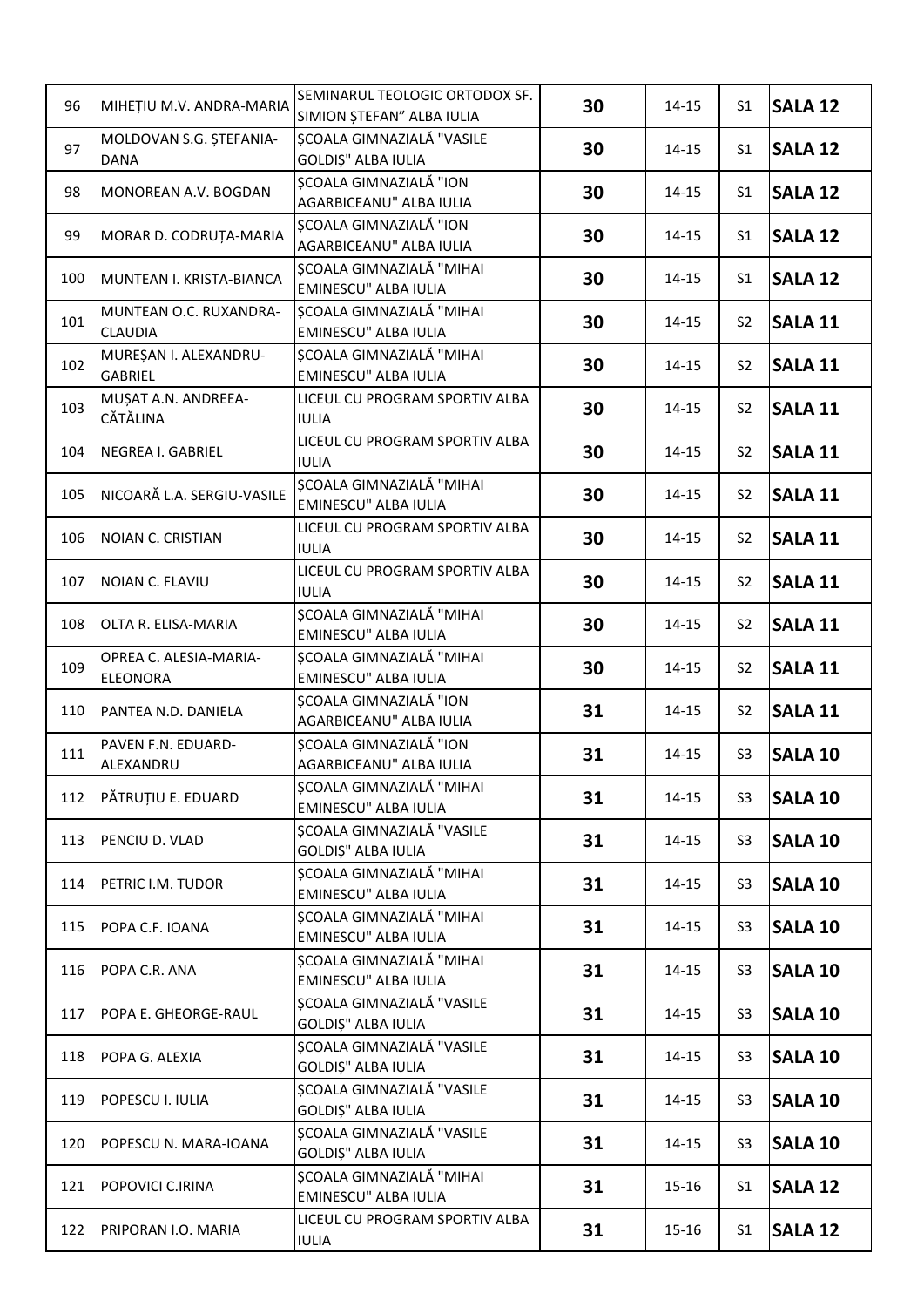| 123 | RADU D. ROBERT-CRISTIAN                     | SCOALA GIMNAZIALĂ "ION<br>AGARBICEANU" ALBA IULIA              | 31 | $15 - 16$ | S <sub>1</sub> | <b>SALA 12</b> |
|-----|---------------------------------------------|----------------------------------------------------------------|----|-----------|----------------|----------------|
| 124 | RAȚIU C.S. FLAVIA-LETIȚIA                   | COLEGIUL TEHNIC "APULUM" ALBA<br><b>IULIA</b>                  | 31 | 15-16     | S <sub>1</sub> | <b>SALA 12</b> |
| 125 | RĂDEANU-DANCI F.<br>ALEXANDRA-AMALIA        | SCOALA GIMNAZIALĂ "MIHAI<br>EMINESCU" ALBA IULIA               | 31 | 15-16     | S <sub>1</sub> | <b>SALA 12</b> |
| 126 | ROȘCA M.T. DENISA-MIHAELA                   | <b>SCOALA GIMNAZIALĂ "VASILE</b><br>GOLDIȘ" ALBA IULIA         | 31 | 15-16     | S <sub>1</sub> | <b>SALA 12</b> |
| 127 | RUS P.M. BIANCA-ELENA                       | <b>SCOALA GIMNAZIALĂ "MIHAI</b><br>EMINESCU" ALBA IULIA        | 31 | $15 - 16$ | S <sub>1</sub> | <b>SALA 12</b> |
| 128 | SABĂU I.S. ALEXIA-IOANA                     | <b>SCOALA GIMNAZIALĂ "MIHAI</b><br>EMINESCU" ALBA IULIA        | 31 | 15-16     | S <sub>1</sub> | <b>SALA 12</b> |
| 129 | SALCU I.A. ECATERINA                        | ȘCOALA GIMNAZIALĂ "VASILE<br>GOLDIȘ" ALBA IULIA                | 31 | 15-16     | S <sub>1</sub> | <b>SALA 12</b> |
| 130 | SANDU C. MARA-ANAMARIA                      | SCOALA GIMNAZIALĂ "MIHAI<br>EMINESCU" ALBA IULIA               | 31 | $15 - 16$ | S <sub>1</sub> | <b>SALA 12</b> |
| 131 | SEICIAN C.I. DARIUS                         | SCOALA GIMNAZIALĂ "VASILE<br>GOLDIȘ" ALBA IULIA                | 31 | 15-16     | S <sub>2</sub> | <b>SALA 11</b> |
| 132 | SICOE N.A. LIANA-MARIA                      | <b>SCOALA GIMNAZIALĂ "MIHAI</b><br>EMINESCU" ALBA IULIA        | 31 | 15-16     | S <sub>2</sub> | <b>SALA 11</b> |
| 133 | SÎRBU M. ALEXANDRA-IOANA                    | <b>SCOALA GIMNAZIALĂ "MIHAI</b><br>EMINESCU" ALBA IULIA        | 31 | 15-16     | S <sub>2</sub> | <b>SALA 11</b> |
| 134 | SMARANDACHE I.<br>ALEXANDRA-IOANA           | <b>SCOALA GIMNAZIALĂ "ION</b><br>AGARBICEANU" ALBA IULIA       | 31 | $15 - 16$ | S <sub>2</sub> | SALA 11        |
| 135 | SOLDUBANU-SIMONOV S.<br>ALEJANDRO-SEBASTIAN | <b>SCOALA GIMNAZIALĂ "MIHAI</b><br>EMINESCU" ALBA IULIA        | 31 | 15-16     | S <sub>2</sub> | <b>SALA 11</b> |
| 136 | SPĂTĂCEANU D. SARAH                         | <b>SCOALA GIMNAZIALĂ "MIHAI</b><br>EMINESCU" ALBA IULIA        | 31 | 15-16     | S <sub>2</sub> | <b>SALA 11</b> |
| 137 | SPĂTĂCEANU T. LUCAS                         | <b>SCOALA GIMNAZIALĂ "MIHAI</b><br><b>EMINESCU" ALBA IULIA</b> | 31 | 15-16     | S <sub>2</sub> | <b>SALA 11</b> |
| 138 | STĂNILĂ G. FLAVIA                           | <b>SCOALA GIMNAZIALĂ "ION</b><br>AGARBICEANU" ALBA IULIA       | 31 | 15-16     | S <sub>2</sub> | <b>SALA 11</b> |
| 139 | STÂNEA I. IOANA                             | ȘCOALA GIMNAZIALĂ "VASILE<br><b>GOLDIȘ" ALBA IULIA</b>         | 31 | $15 - 16$ | S <sub>2</sub> | <b>SALA 11</b> |
| 140 | SARA O.D. MARIA                             | SCOALA GIMNAZIALĂ "VASILE<br>GOLDIȘ" ALBA IULIA                | 31 | 15-16     | S <sub>2</sub> | <b>SALA 11</b> |
| 141 | SERB S.D. DARIA-MARIA                       | SCOALA GIMNAZIALĂ "MIHAI<br><b>EMINESCU" ALBA IULIA</b>        | 32 | 15-16     | S <sub>3</sub> | <b>SALA 10</b> |
| 142 | SERBĂNESCU A. RALUCA-<br><b>IOANA</b>       | SCOALA GIMNAZIALĂ "ION<br>AGARBICEANU" ALBA IULIA              | 32 | 15-16     | S <sub>3</sub> | <b>SALA 10</b> |
| 143 | STEF V. ANA-PATRICIA                        | LICEUL CU PROGRAM SPORTIV ALBA<br><b>IULIA</b>                 | 32 | 15-16     | S <sub>3</sub> | <b>SALA 10</b> |
| 144 | <b>SUTEU I. ANDREI-GABRIEL</b>              | <b>SCOALA GIMNAZIALĂ "VASILE</b><br><b>GOLDIȘ" ALBA IULIA</b>  | 32 | 15-16     | S <sub>3</sub> | <b>SALA 10</b> |
| 145 | TĂMAȘ M.C. MARIA                            | <b>SCOALA GIMNAZIALĂ "MIHAI</b><br><b>EMINESCU" ALBA IULIA</b> | 32 | 15-16     | S <sub>3</sub> | <b>SALA 10</b> |
| 146 | TIC D.V. INGRID-PATRICIA                    | SCOALA GIMNAZIALĂ "MIHAI<br>EMINESCU" ALBA IULIA               | 32 | 15-16     | S <sub>3</sub> | <b>SALA 10</b> |
| 147 | TIMBUȘ C.I. TEODORA                         | ȘCOALA GIMNAZIALĂ "ION<br>AGARBICEANU" ALBA IULIA              | 32 | 15-16     | S <sub>3</sub> | <b>SALA 10</b> |
| 148 | TIUREAN M.S. ANDREEA                        | SCOALA GIMNAZIALĂ "VASILE<br>GOLDIȘ" ALBA IULIA                | 32 | 15-16     | S <sub>3</sub> | <b>SALA 10</b> |
| 149 | TODEA N. NICOLAE                            | <b>SCOALA GIMNAZIALĂ "MIHAI</b><br>EMINESCU" ALBA IULIA        | 32 | 15-16     | S <sub>3</sub> | <b>SALA 10</b> |